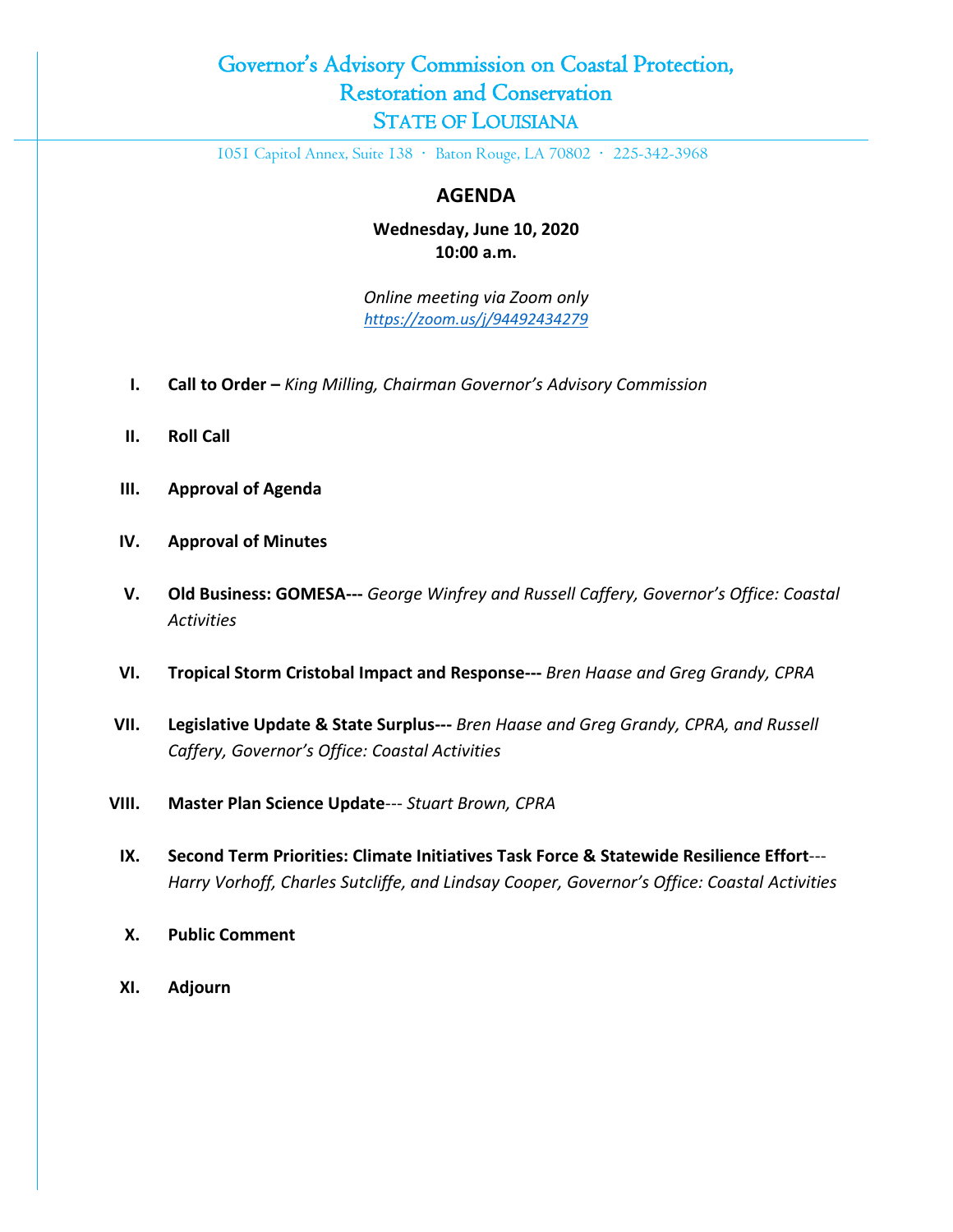

## **NOTICE OF GOVERNOR'S ADVISORY COMMISSION ON COASTAL PROTECTION, RESTORATION AND CONSERVATION**

The meetings of the Governor's Advisory Commission on Coastal Protection, Restoration and Conservation has been scheduled for:

## **Wednesday, June 10, 2020 Virtual Meeting Only 10:00AM**

In accord with in accord with Section 2(C) of Governor's Proclamation Number 75 JBE 2020: Renewal of State of Emergency for COVID-19 Extension of Emergency Provisions, the Chairman of the Governor's Advisory Commission on Coastal Protection, Restoration and Conservation, (Governor's Advisory Commission), will hold the June Governor's Advisory Commission Board meeting virtually on June 10, 2020, at 10:00 am.

The Governor's Advisory Commission will utilize the online webinar platform Zoom to livestream the board meeting because it will otherwise be unable to operate due to quorum requirements. Public comments will be accepted during the livestream of the meeting. To submit a comment,